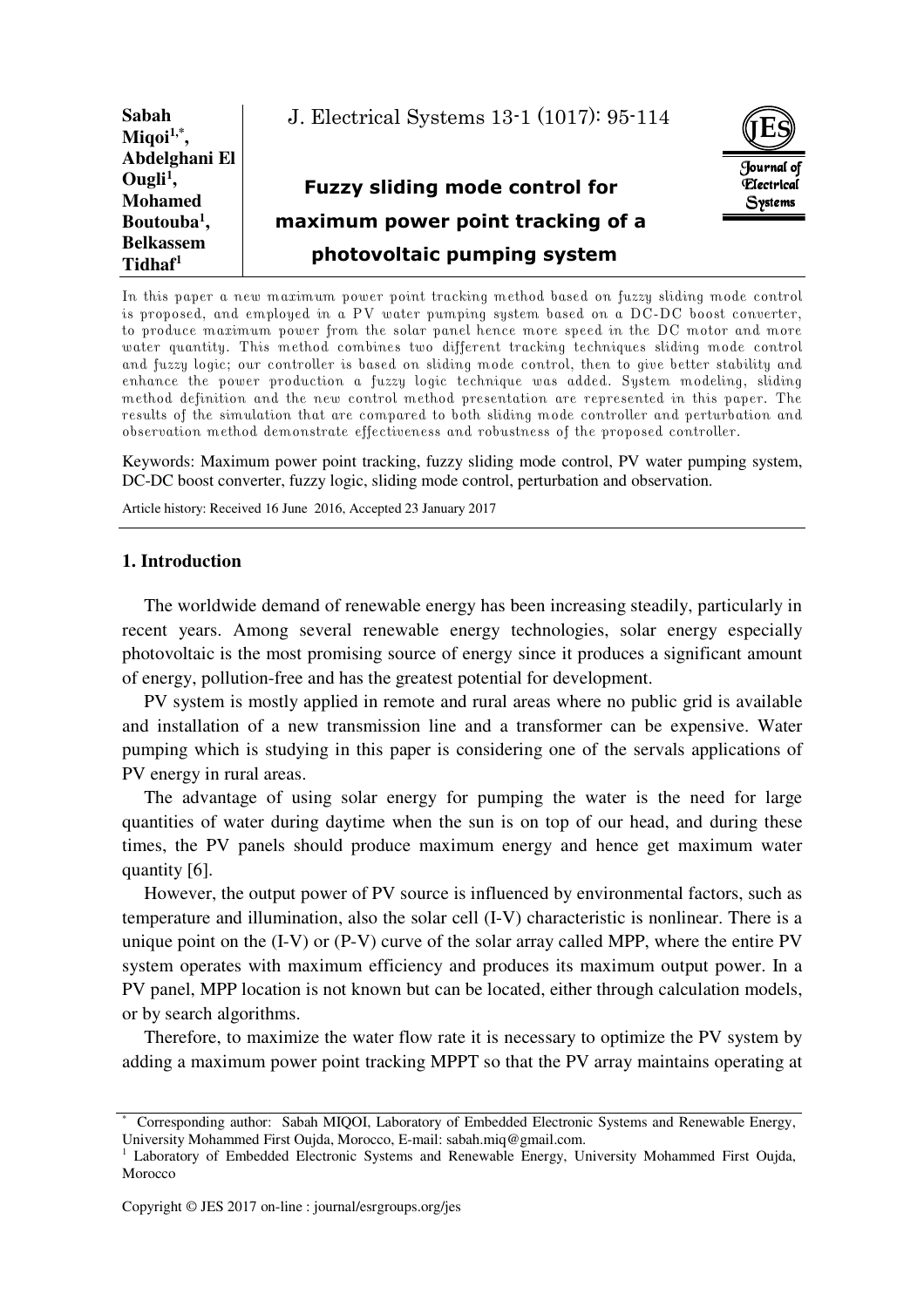its MPP [2]. Several studies have been done in this area, thus many MPPT techniques can be found [1].

In our system, a maximum power point tracking (MPPT) algorithm controls the DC-DC converter's duty ratio [3]. This technique enables the motor armature voltage of the pump to function on its maximum speed at all-time depending on the illumination and the temperature and in turn have a maximum flow rate of the pump.

In this paper, a new MPPT controller which combines two different and powerful tracking techniques in non-linear systems, is introduced: the sliding mode control (SMC) and the fuzzy logic control (FLC).

It is well known that SMC offer good robustness and transient performance. However due to the discontinuous control action, the chattering which is defined as the oscillations around the sliding surface exists and causes the steady state performance to degrade. According to the simulation, Adding the Fuzzy Logic Control to the Sliding Mode Controller reduces these oscillations and gives better results.

In this paper, a simple photovoltaic water pumping system is presented and by using a sliding mode control to the MPPT to generate the voltage reference to which the PV system should operate, then we combine SMC with the fuzzy logic to optimize the MPPT.



This paper is structured as follows: paragraph 2 is a description of the used PV system. Paragraph 3 introduces the concept of the sliding mode control and the fuzzy sliding mode control, applying them on our system and a brief P&O controller representation. Paragraph 4 presents the simulation results on MATLAB/Simulink of the studied system that are discussed, finally a conclusion.

#### **2. System model**

# 2.1. PV panel model

There are several circuit models for a PV cell but the Single-Diode model is most used because it is simpler to analyse. Figure 2 shows a Single-Diode equivalent circuit of solar cell [4].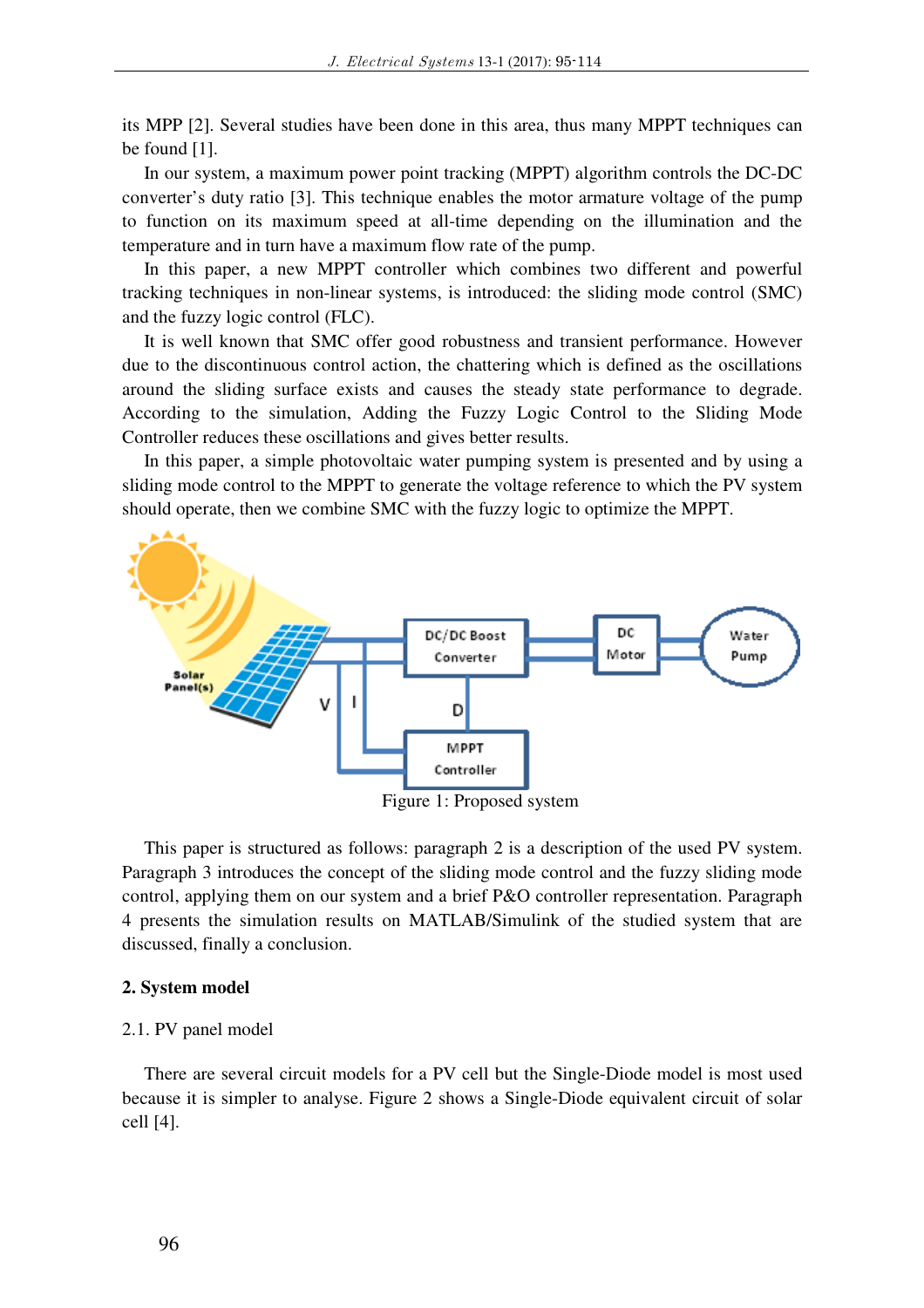

Figure 2: Circuit of solar cell

Based on Figure 2, the mathematical PV panel model is given by the equation [13]:

$$
I_{pv} = N_p I_{ph} - N_p I_0 \left[ \exp\left(\frac{v_{pv} + \frac{N_S}{N_p} I_{pv} R_S}{\frac{N_S}{N_p} N V_T}\right) - 1 \right] - \frac{v_{pv} + \frac{N_S}{N_p} I_{pv} R_S}{\frac{N_S}{N_p} R_{sh}} \tag{1}
$$

 $N_p$  and  $N_s$  are the number of PV cells coupled in parallel and series respectively, in our case, the proposed module has an  $N_p = 1$  and  $N_s = 36$ . As result, the mathematical PV module equation becomes:

$$
I_{pv} = I_{ph} - I_0 \left[ \exp\left(\frac{V_{pv} + N_S I_{pv} R_S}{N_S n V_T}\right) - 1 \right] - \frac{V_{pv} + N_S I_{pv} R_S}{N_S R_{sh}}
$$
(2)

Where  $I_{pv}$  and  $V_{pv}$  are the current and voltage, respectively, of the PV module  $I_{ph}$ : The photovoltaic current, A  $I_0$ : Reverse saturation current, A  $R_s$ : Series resistance of the cell,  $\Omega$  $R_{sh}$ : Shunt resistance of the cell,  $\Omega$  $V_T = \frac{kT}{a}$  $\frac{d}{q}$ : Thermal voltage, V k: Boltzmann constant (k = 1, 38.10<sup>-23</sup> J/K) q: the electron charge (q =  $1,602.10^{19}$  C) T: the module temperature, K n: the diode ideality factor ( $n = 1.62$ ).

The characteristics of the panel for a fixed temperature and variable irradiation are represented in the figure 3: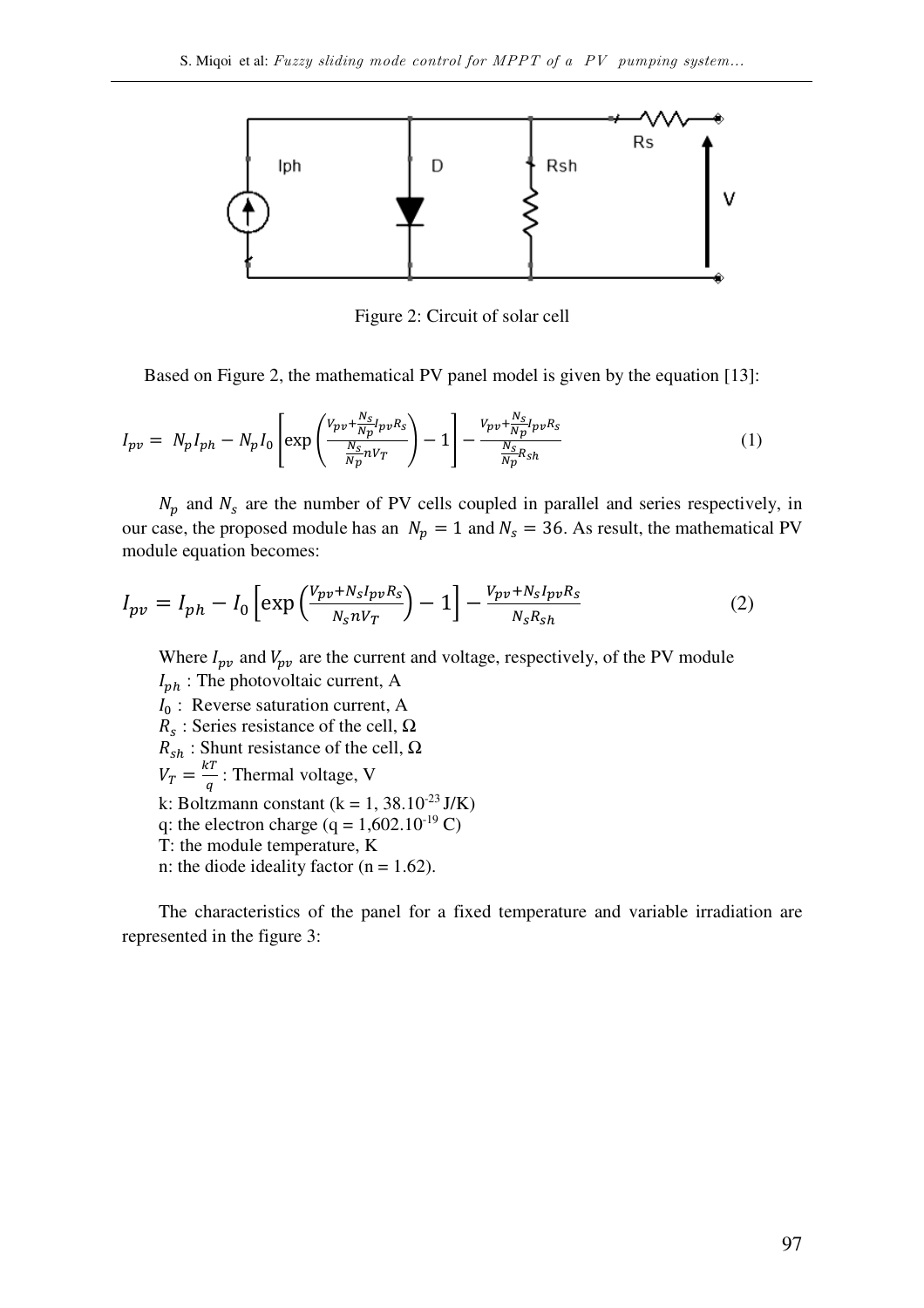

Figure 3: PV characteristics under different irradiation and temperature conditions

# 2.2. DC-DC Boost converter

The Figure 4 shows the circuit of a boost converter. This circuit is used when a higher output voltage than input is required.



Figure 4: Boost converter

During the on state, namely the switch is closed:

$$
V_{in} = L \frac{di_L}{dt} \tag{3}
$$

During the off state, the switch is open:

$$
V_{in} - V_{out} = L \frac{di_L}{dt}
$$
 (4)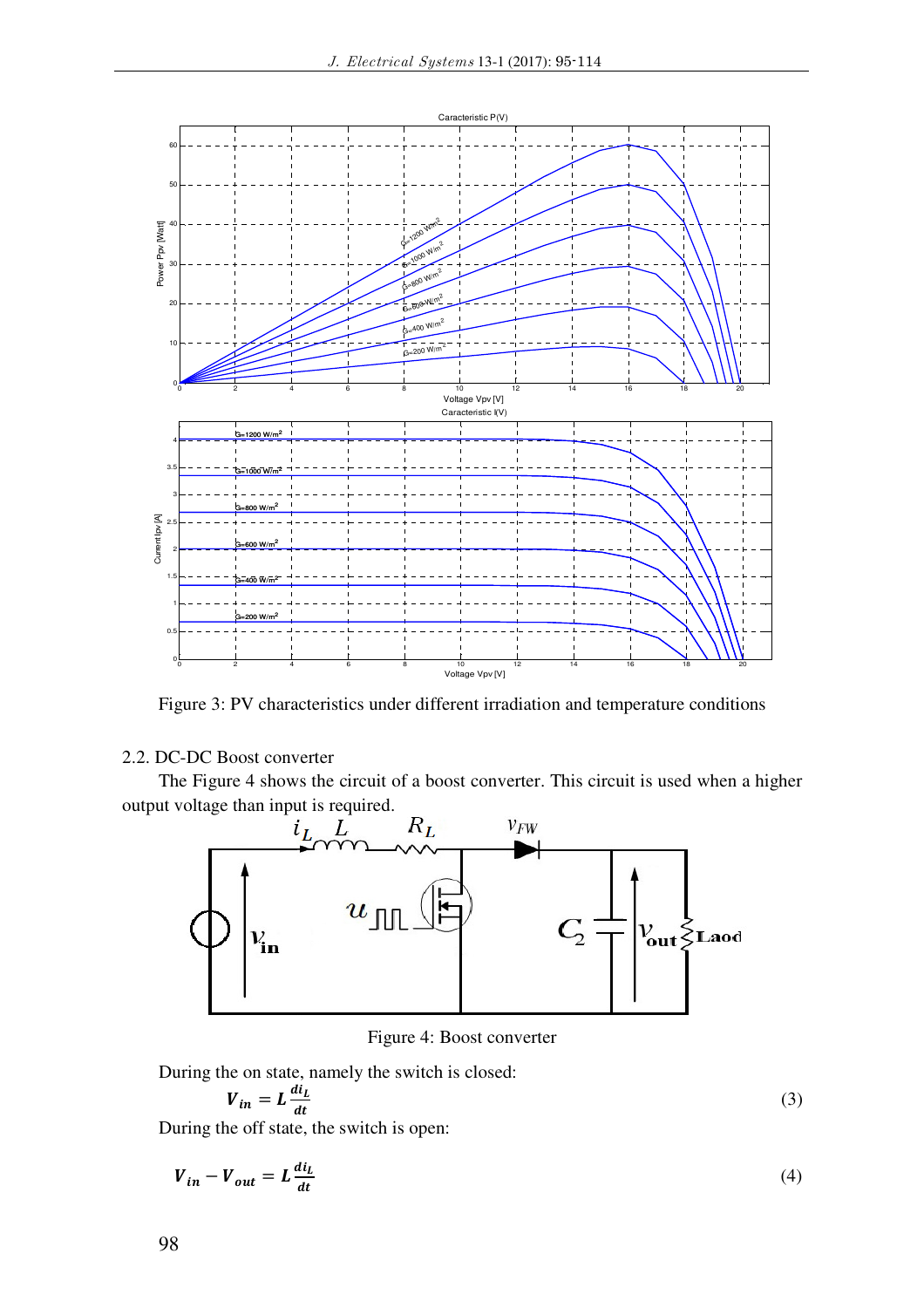Since the average voltage across L is zero

$$
V_L = DV_{in} + (1 - D)(V_{in} + V_{out}) = 0
$$
\n(5)

The input/output equation becomes:

$$
V_{out} = \frac{V_{in}}{1 - D} \tag{6}
$$

D represent the duty cycle.

2.3. DC motor

The system structure of a DC motor is represented in Figure 5, including the armature resistance Ra and inductance La.



Figure 5: DC motor

The dynamic equations of the DC motor are:

$$
V_a = R_a i_a + L_a \frac{di_a}{dt} + k\omega
$$
  
\n
$$
j\frac{d\omega}{dt} + k_2 \omega - k i_a = -k_1
$$
\n(7)

#### 2.4. Centrifugal pump model

A pump is a machine that converts the input mechanical power into output fluid power. It is coupled directly to the motor and is characterized by torque, speed and flow.

We have chosen to use a centrifugal pump due to their reduced price and are available for a wide range of flow rate.

The pumps are generally described by their characteristics H (Q). H (in meters) is the hydraulic load and Q (m3 / s) is the flow rate of the pump, and is described by the formula:

$$
H = a\omega^2 + b\omega Q + cQ^2 \tag{9}
$$

The constant a, b and c are determined according to the manufacturer's measurement data.

The hydraulic power in Watt, is given by:

$$
P_H = \rho g Q H
$$

 $P_H = \rho g Q H$  (10)

 $ρ$  is the density (1000Kg/m3)

### 2.5. The model of the whole system

Our photovoltaic pumping system consists of a PV panel, a DC-DC Boost converter, a DC motor and a water pump. Figure 6 shows the equivalent circuit of the boost system based on PV with water pump [7, 6].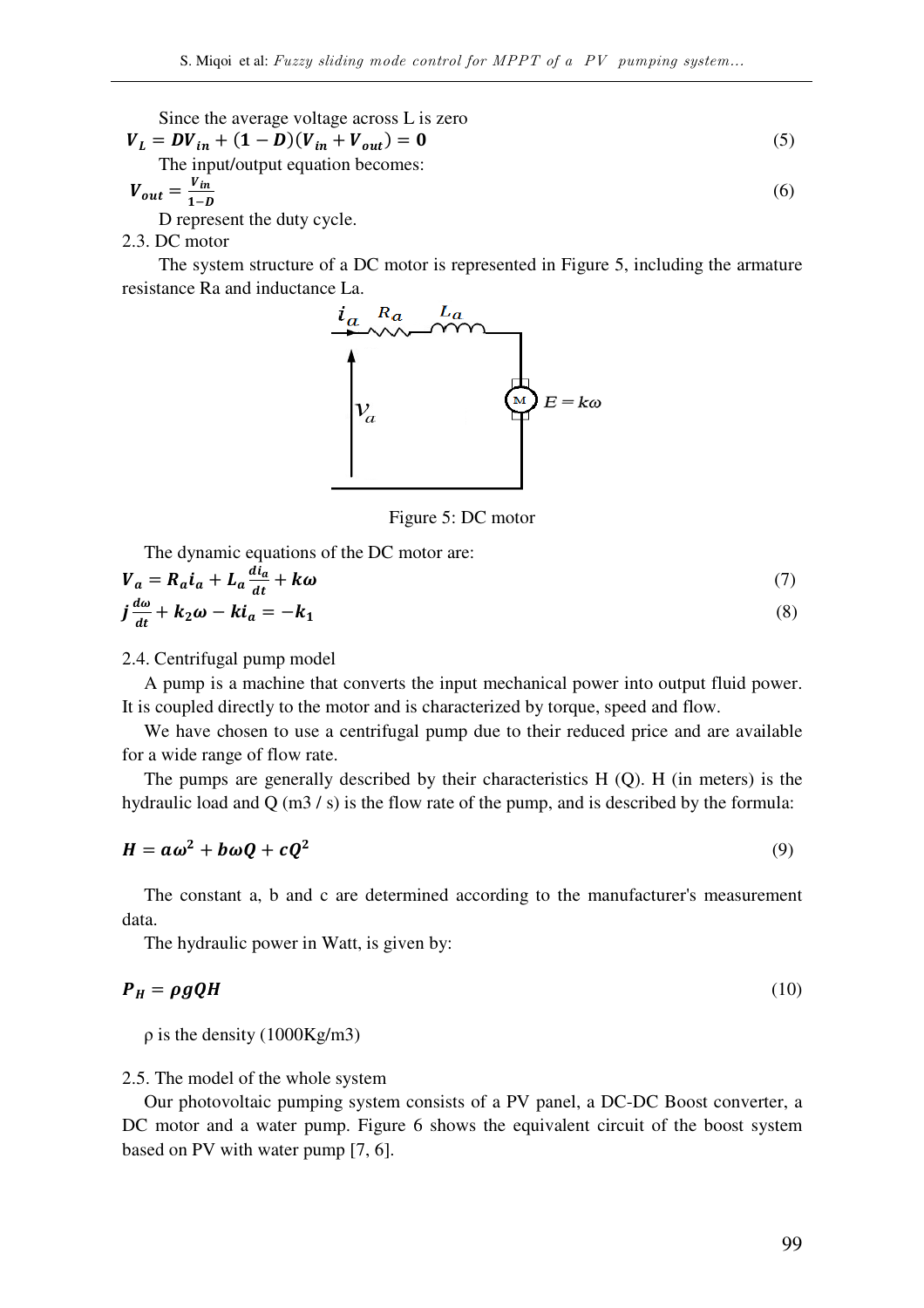

Figure 6: Equivalent circuit of the system

The system's average model is given in the equations below:

$$
\begin{cases}\n\frac{di_L}{dt} = \frac{V_{pv}}{L} - \frac{R_L}{L}i_L + \frac{-R_m i_L + V_{FW} + V_a}{L}u - \frac{V_{FW}}{L} - \frac{V_a}{L} \\
\frac{dV_{pv}}{dt} = \frac{i_{pv}}{C_1} - \frac{i_L}{C_1} \\
\frac{di_a}{dt} = \frac{-R_a}{L_a}i_a + \frac{V_a}{L_a} - \frac{k}{L_a}\omega \\
\frac{dV_a}{dt} = -\frac{i_a}{C_2} + \frac{i_L}{C_2} - \frac{i_L}{C_2}u \\
\frac{d\omega}{dt} = \frac{k}{j}i_a - \frac{k_2}{j}\omega - \frac{k_1}{j}\n\end{cases}
$$
\n(11)

Where u is the control input.  $V_a$ ,  $i_a$ ,  $R_a$  and  $L_a$  are the motor's armature voltage, current, resistance and inductance successively. L, RL and  $i<sub>L</sub>$  are the self-inductance, resistance and current.  $R_m$  is the resistance characterizing IGBT lost.  $C_1$  and  $C_2$  are the input and the output capacitance respectively.  $V_{FW}$  is the diode forward voltage.  $\omega$  is DC-motor speed.

j, k,  $k_1$ , and  $k_2$  are respectively the moment of inertia of the motor, the motor's torque constant, the load of torque and the viscous friction coefficient

The state representation of the system is written as:

$$
\frac{d}{dt} \begin{pmatrix} i_L \\ v_{pv} \\ i_a \\ v_a \end{pmatrix} = \begin{pmatrix} -\frac{R_L}{L} & \frac{1}{L} & 0 & -\frac{1}{L} & 0 \\ -\frac{1}{C_1} & 0 & 0 & 0 & 0 \\ 0 & 0 & -\frac{R_a}{L_a} & \frac{1}{L_a} & -\frac{k}{L_a} \\ \frac{1}{C_2} & 0 & -\frac{1}{C_2} & 0 & 0 \\ 0 & 0 & \frac{k}{j} & 0 & -\frac{k_2}{j} \end{pmatrix} \begin{pmatrix} i_L \\ v_{pv} \\ i_a \\ v_a \end{pmatrix} + \begin{pmatrix} -\frac{R_m i_L + V_{f\omega} + V_a}{L} \\ 0 \\ 0 \\ -\frac{i_L}{C_2} \\ 0 \end{pmatrix} u + \begin{pmatrix} -\frac{V_{f\omega}}{L} \\ \frac{i_{pv}}{C_1} \\ 0 \\ 0 \\ -\frac{k_1}{j} \end{pmatrix}
$$
(12)

The system can be represented as:  $\dot{x} = A \cdot x + b(x)u + d$  (13)

Where the vector state is given by: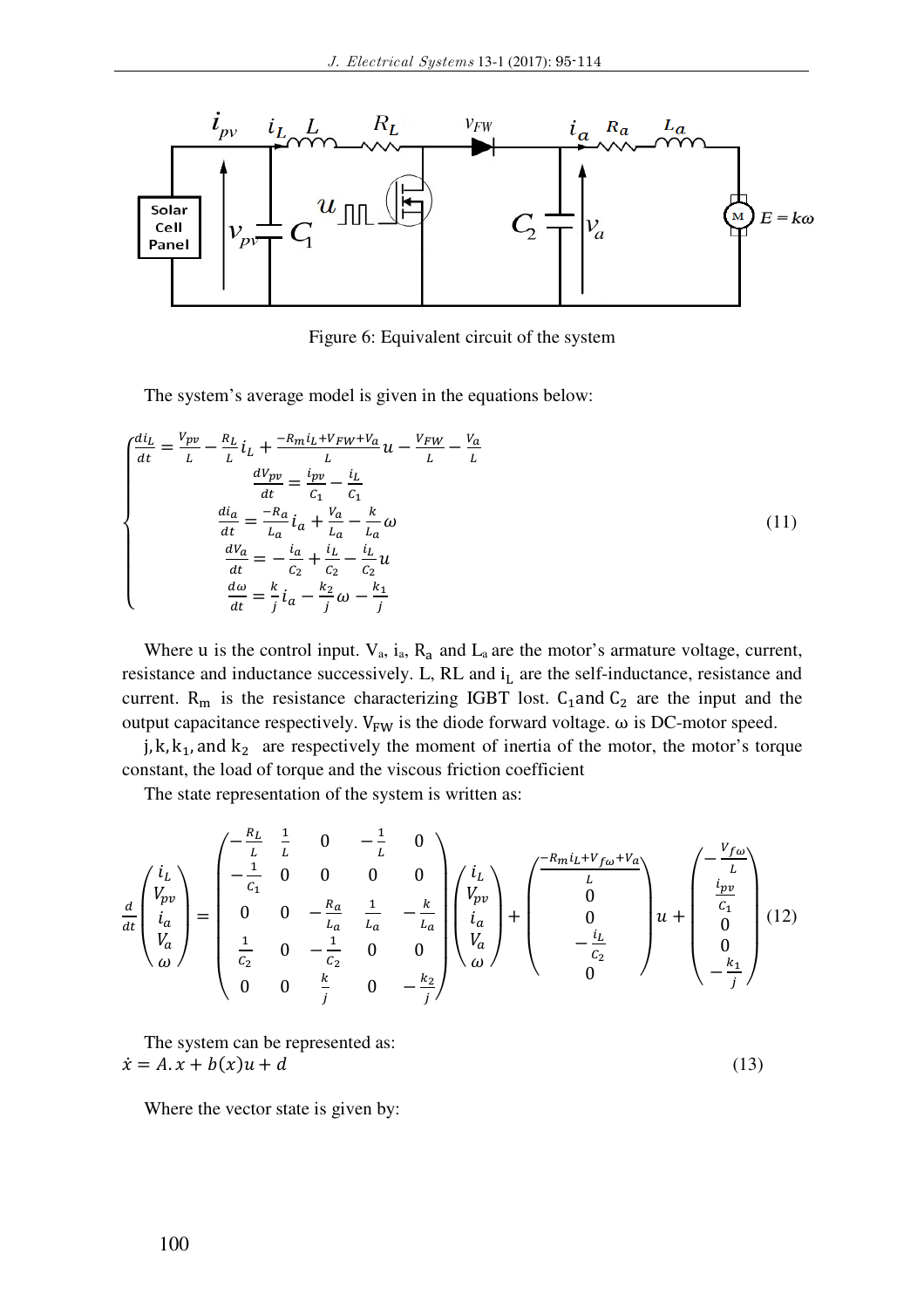$$
x = \begin{pmatrix} i_L \\ V_{pv} \\ i_a \\ V_a \end{pmatrix}
$$
\nand\n
$$
A = \begin{pmatrix} -\frac{R_L}{L} & \frac{1}{L} & 0 & -\frac{1}{L} & 0 \\ -\frac{1}{C_1} & 0 & 0 & 0 & 0 \\ 0 & 0 & -\frac{R_a}{L_a} & \frac{1}{L_a} & -\frac{k}{L_a} \\ \frac{1}{C_2} & 0 & -\frac{1}{C_2} & 0 & 0 \\ 0 & 0 & \frac{k}{L} & 0 & -\frac{k_2}{L} \end{pmatrix}
$$
\n
$$
b(x) = \begin{pmatrix} -\frac{R_m i_L + V_{fov} + V_a}{L} \\ 0 \\ 0 \\ 0 \\ 0 \end{pmatrix}
$$
\n
$$
d = \begin{pmatrix} -\frac{V_{fov}}{L} \\ \frac{i_{pv}}{C_1} \\ 0 \\ 0 \\ -\frac{k_1}{L} \end{pmatrix}
$$
\n
$$
(15)
$$

## **3. MPPT control description**

3.1. P&O

A comparison between the two controllers SMC and FSMC, applying to the perturbation and observation method (P&O), is proposed. The choose of the P&O is due to the fact that it is the most used method to control the MPP in the industry, and for its simplicity and efficiency.

The characteristics of PV panel are measured and then induce a small perturbation on the voltage (or current) to analyse the resulting power variation [20].

Figure 7 shows the flowchart of the P&O algorithm which should be implemented.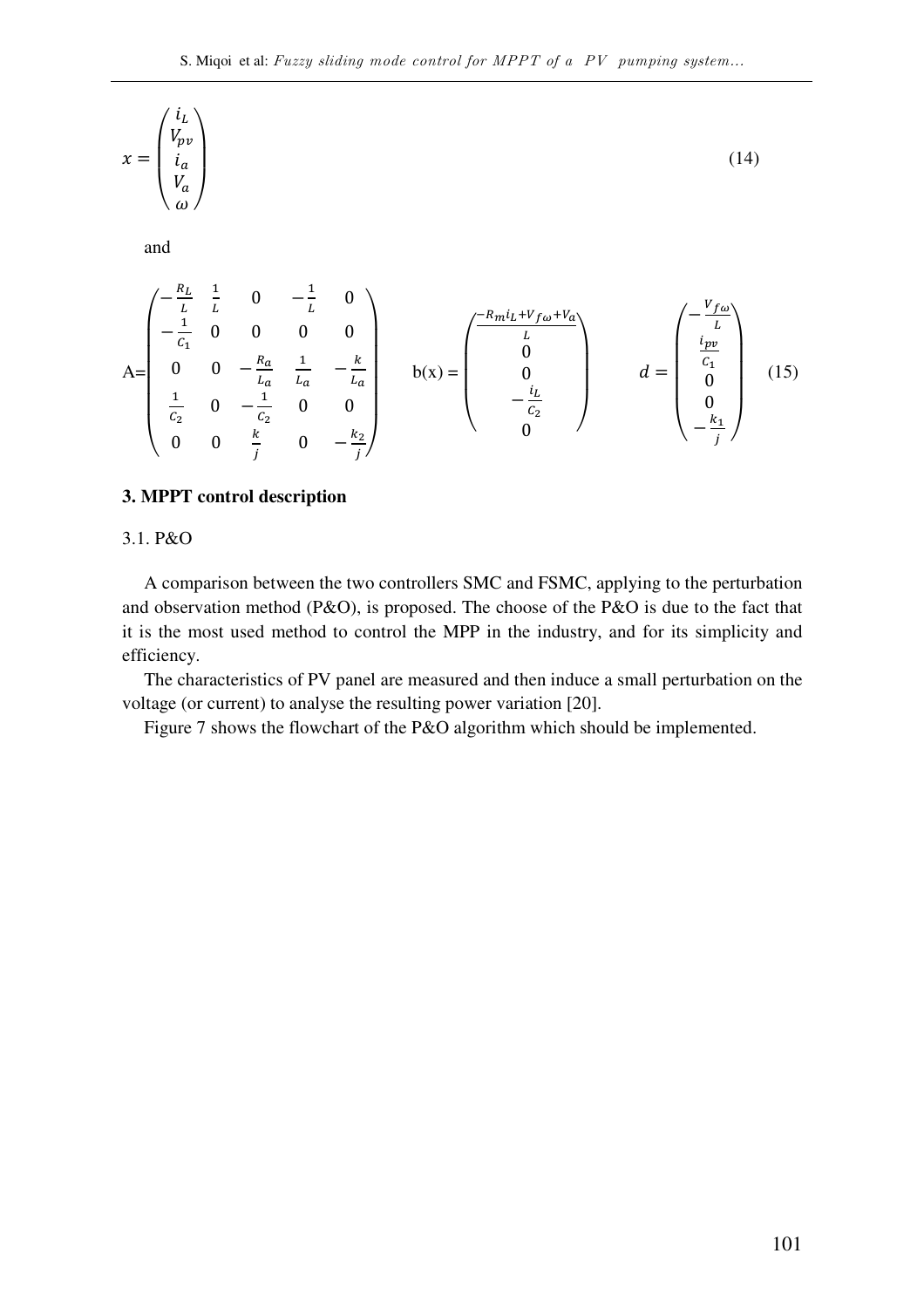

Figure 7: P&O flowchart

#### 3.2. Sliding mode control

Siding Mode Control is a nonlinear control solution and a variable structure control (VSC). It was proposed by Vladim UTKIN in (Utkin, 1977) [14]. The advantages of SMC are various and important: high precision, good stability, simplicity, invariance, robustness…

The design of the control can be obtained in two important steps [15, 17]:

The choice of the sliding surface:

The MPP is determined when:

$$
\frac{\partial P_{pv}}{\partial V_{pv}} = 0 \tag{16}
$$

Therefore, the sliding surface is defined as:

$$
s = \frac{\partial P_{pv}}{\partial V_{pv}} = \frac{\partial l_{pv}^2 R_{pv}}{\partial V_{pv}} = I_{pv} + V_{pv} \frac{\partial I_{pv}}{\partial V_{pv}} = 0
$$
\n(17)

The determination of the control law [11]:

The structure of the sliding mode control consists of two parts: the first one deal with the equivalent control quantity  $u_{eq}$ , which maintain the operation point in the switching surface and displace it to the origin, and the second one provides the stabilization of the controller  $u_n$ :

$$
u = u_{eq} + u_n \tag{18}
$$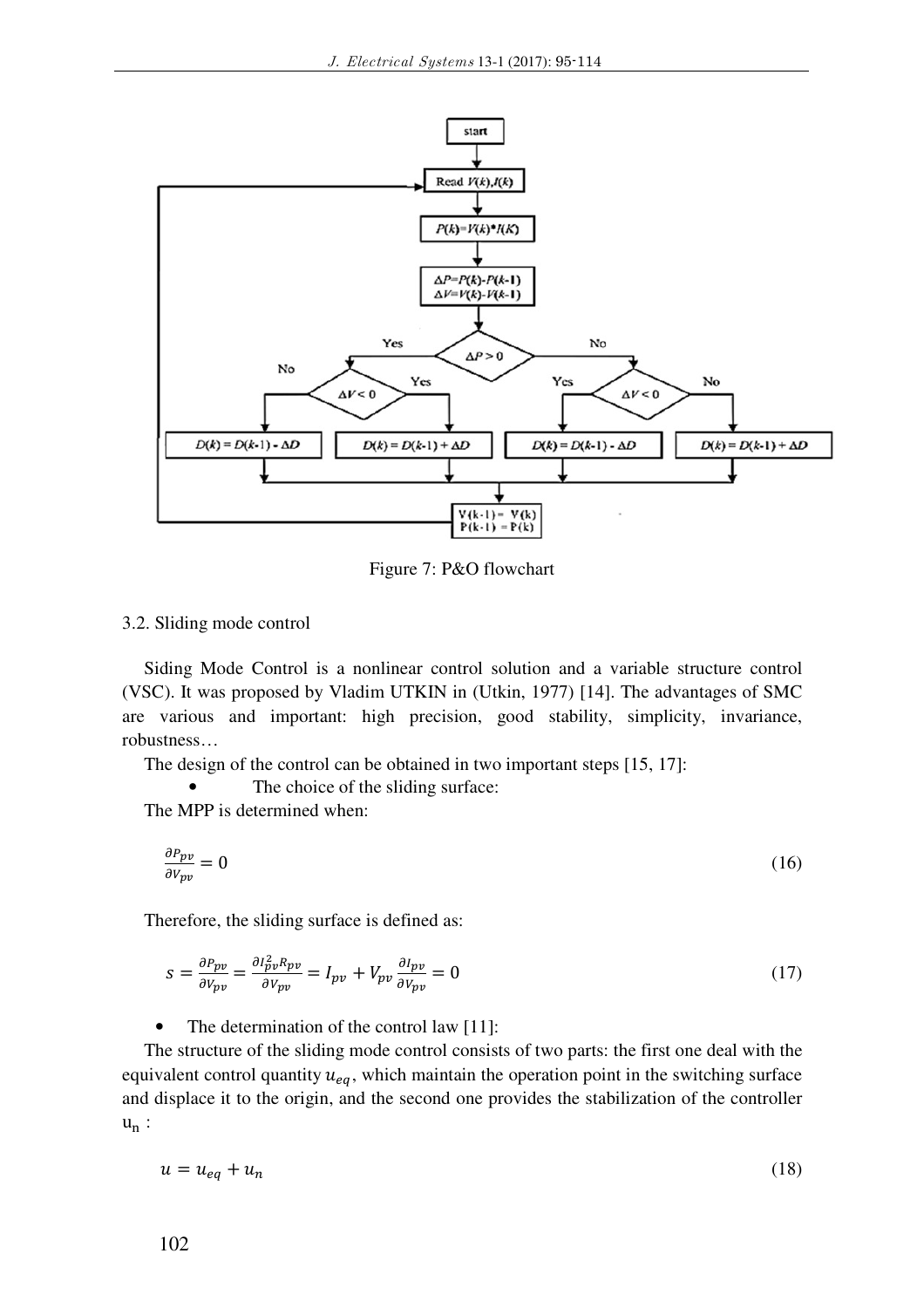The equivalent control suggested by Slotine and Li (2005) is determined from the following condition [12]:

$$
\dot{s} = \left[\frac{\partial s}{\partial x}\right]^T \dot{x} = \left[\frac{\partial s}{\partial x}\right]^T (A \cdot x + b(x)u + d) = 0
$$
\n(19)

Considering  $d = 0$ , to simplify the calculations (which is not real), the equivalent control is [16]:

$$
u_{eq} = -\frac{\left[\frac{\partial s}{\partial x}\right]^T (A.x)}{\left[\frac{\partial s}{\partial x}\right]^T b(x)}
$$
(20)

The stabilization part of the control  $u_n$  can be a linear function of the sliding surface s, which permits to attract the sliding surface and to soften the operating point at its optimum:  $u_n$  is given by [18]:

$$
u_n = -k_s \, \text{sgn}(s) \tag{21}
$$

k is a positive constant which is determined by the user and sgn designates the sign function.

The range of  $k_s$  can be determined ensurings  $\zeta \leq 0$ .

$$
sgn(s) = \begin{cases} -1 & \text{if } s < 0 \\ 0 & \text{if } s = 0 \\ 1 & \text{if } s > 0 \end{cases}
$$
 (22)

Thus the SMC controller is:

$$
u = -\frac{\left[\frac{\partial s}{\partial x}\right]^T (A.x)}{\left[\frac{\partial s}{\partial x}\right]^T b(x)} - k_s \cdot sgn(s)
$$
\n(23)

Stabilization study [19]:

We chose to use a function named Lyapunov given by:

$$
V = \frac{1}{2}s^2\tag{24}
$$

The derivative of this function is equal zero:

 $N_S nV_T$ 

$$
\dot{V} = s\dot{s} < 0 \,\forall \, s \neq 0 \tag{25}
$$

$$
s = I_{pv} + V_{pv} \frac{\partial l_{pv}}{\partial V_{pv}} = 0
$$
\n(26)

$$
I_{pv} = I_{ph} - I_0 \left[ \exp\left(\frac{V_{pv} + N_S I_{pv} R_S}{N_S n V_T}\right) - 1 \right] - \frac{V_{pv} + N_S I_{pv} R_S}{N_S R_{sh}} \tag{27}
$$

$$
\frac{\partial I_{pv}}{\partial V_{pv}} = -\frac{I_0}{N_S n V_T} \exp\left(\frac{V_{pv} + N_S I_{pv} R_S}{N_S n V_T}\right) - \frac{1}{N_S R_{Sh}} \tag{28}
$$
\n
$$
s = I_{ph} - I_0 \left[ \exp\left(\frac{V_{pv} + N_S I_{pv} R_S}{N_S n V_T}\right) - 1 \right] - \frac{V_{pv} + N_S I_{pv} R_S}{N_S R_{Sh}} - \left[ \frac{V_{pv} I_0}{N_S n V_T} \exp\left(\frac{V_{pv} + N_S I_{pv} R_S}{N_S n V_T}\right) + \frac{V_{pv}}{N_S R_{Sh}} \right] \tag{29}
$$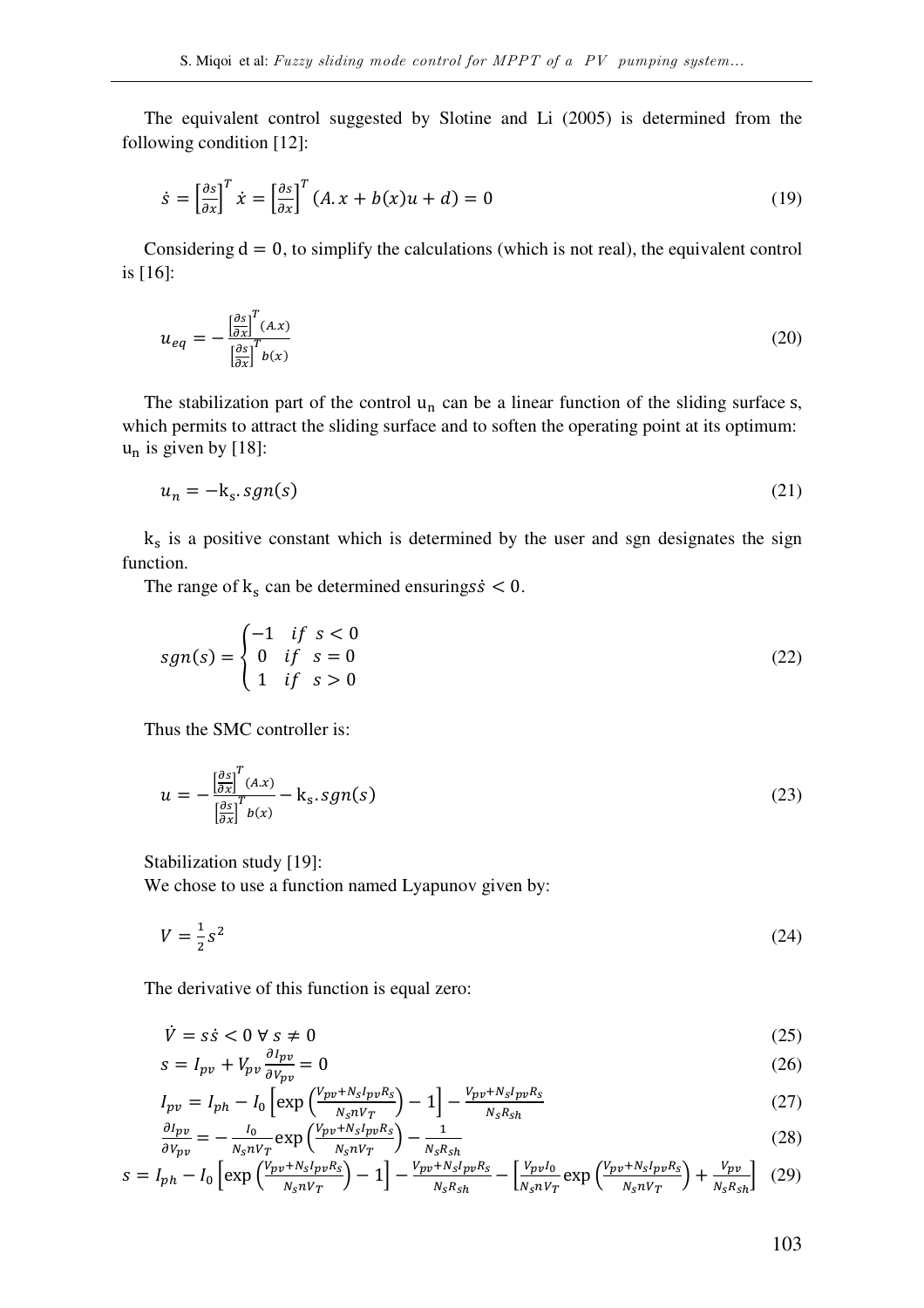$$
s = I_{ph} - I_0 \exp\left(\frac{V_{pv} + N_S I_{pv} R_S}{N_S n V_T}\right) \left[1 + \frac{V_{pv}}{N_S n V_T}\right] - \frac{2 V_{pv} + N_S I_{pv} R_S}{N_S R_{Sh}} + I_0
$$
\n(30)

The derivative is given by:

$$
\dot{s} = \frac{\partial s}{\partial v_{pv}} \cdot \frac{\partial v_{pv}}{\partial t} \tag{31}
$$

$$
\dot{s} = -\left[\frac{V_{pv}I_0}{N_S n V_T} \exp\left(\frac{V_{pv} + N_S I_{pv} R_S}{N_S n V_T}\right)\right] 2 + \frac{V_{pv}}{N_S n V_T} \right] + \frac{2}{N_S R_S h} \frac{\partial V_{pv}}{\partial t}
$$
(32)

After approximation, we get:

$$
\dot{s} = -\left[2\frac{v_{pv}I_0}{N_S nV_T} \exp\left(\frac{v_{pv} + N_S I_{pv} R_S}{N_S nV_T}\right)\right] \frac{\partial v_{pv}}{\partial t}
$$
\n(33)

When  $s > 0$ , as shown in figure 8 the system operates on the left side of the MPP, therefore the voltage must be increased to attain the MPP which means  $\frac{\partial V_{pv}}{\partial t} > 0$ , replacing in equation we would have  $\dot{s} < 0$ , and hence  $s\dot{s} < 0$ .

When  $s < 0$ , the system operates on the left side of the MPP, the voltage must be decreased to attain the MPP which means  $\frac{\partial V_{pv}}{\partial t} < 0$  and  $\dot{s} > 0$ , therefore  $s\dot{s} < 0$ .



Figure 8: Operating point and the sign of the sliding surface

As a result, the system can reach stability regardless of the position of the MPP on the right or on the left.

## 3.3. Fuzzy sliding mode control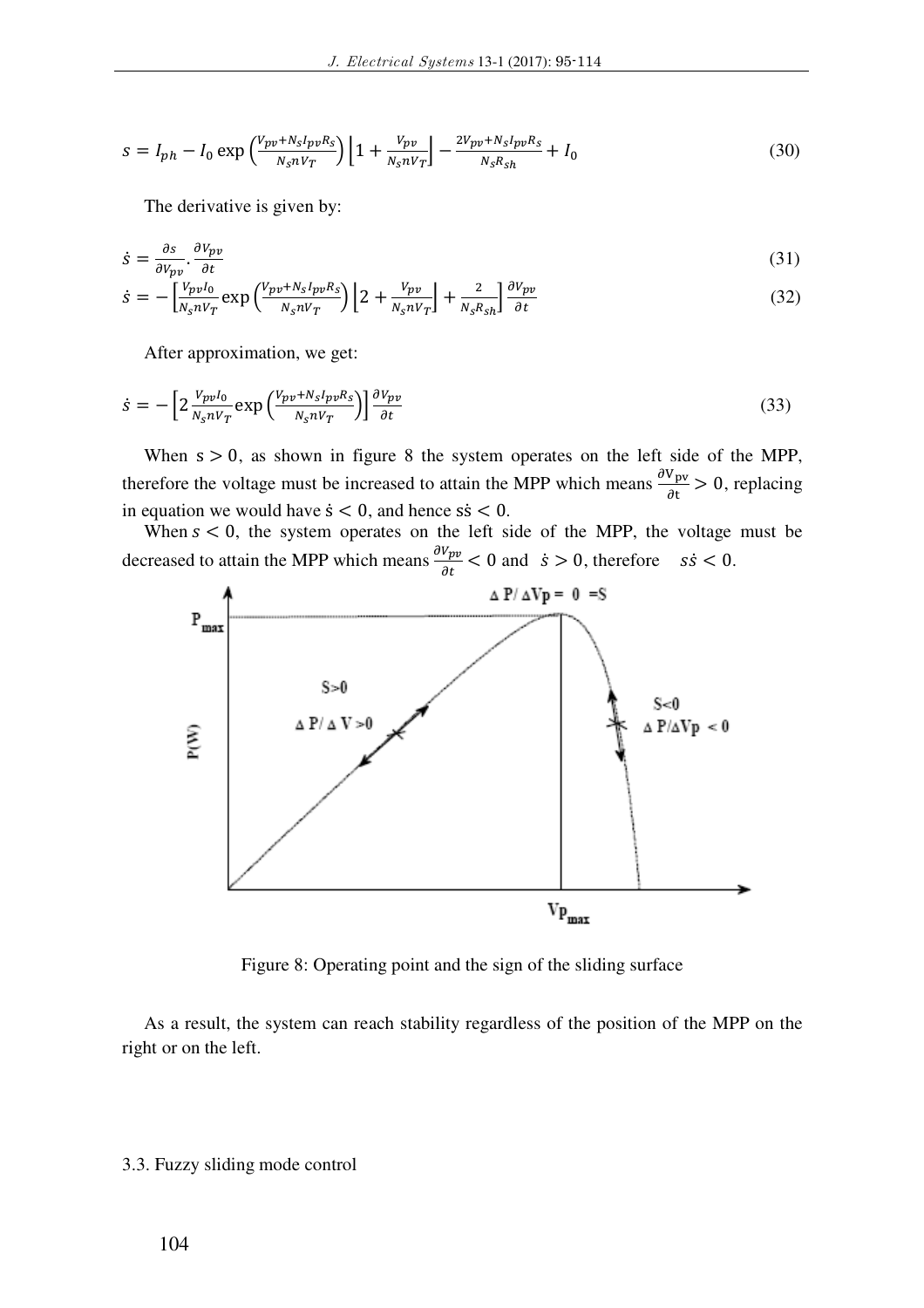As described in the last section, the objective of the SMC is to design a control law that consists of an equivalent control and a stabilization control. In this section, we developed a fuzzy logic control to accomplish the stabilization part then to optimize the controller and reduce the chattering phenomena. The proposed control is called Fuzzy Sliding Mode Control.

The structure of the fuzzy sliding mode control is:

$$
u = u_{eq} + u_f \tag{34}
$$

We recall that the equivalent control is given by:

$$
u_{eq} = -\frac{\left[\frac{\partial s}{\partial x}\right]^T (A.x)}{\left[\frac{\partial s}{\partial x}\right]^T b(x)}
$$
(35)

The proposed FSMC is shown in figure 10, where s and s are the inputs and u the output of the FSMC.

Fuzzy logic control consists of three stages: as we can see in figure 9: Fuzzification, inference and defuzzification [22].



Figure 9: Fuzzy controller block diagram

• Fuzzification: convert numerical input variables into linguistic variables based on a membership function. In our case, three fuzzy levels are used for the tow input  $s$  and  $\dot{s}$ , which are N to (negative), Z (zero) and PS (positive), and for the output  $u_f$  five fuzzy levels are used, NB (negative big), NS (negative small), ZE (zero), PS (positive small), and PB (positive big), and we associate to each of the real inputs a degree of membership between 0 and 1 [10].

• Inference: it is associated with the basic types of rules: "If ... Then ..."The fuzzy inference step is carried out by Mamdani's method table shows fuzzy base rules.

• Defuzzification: aims to transform the fuzzy sets defined by the inference mechanism to a numerical value. The defuzzification uses the centre of gravity technique [5, 21].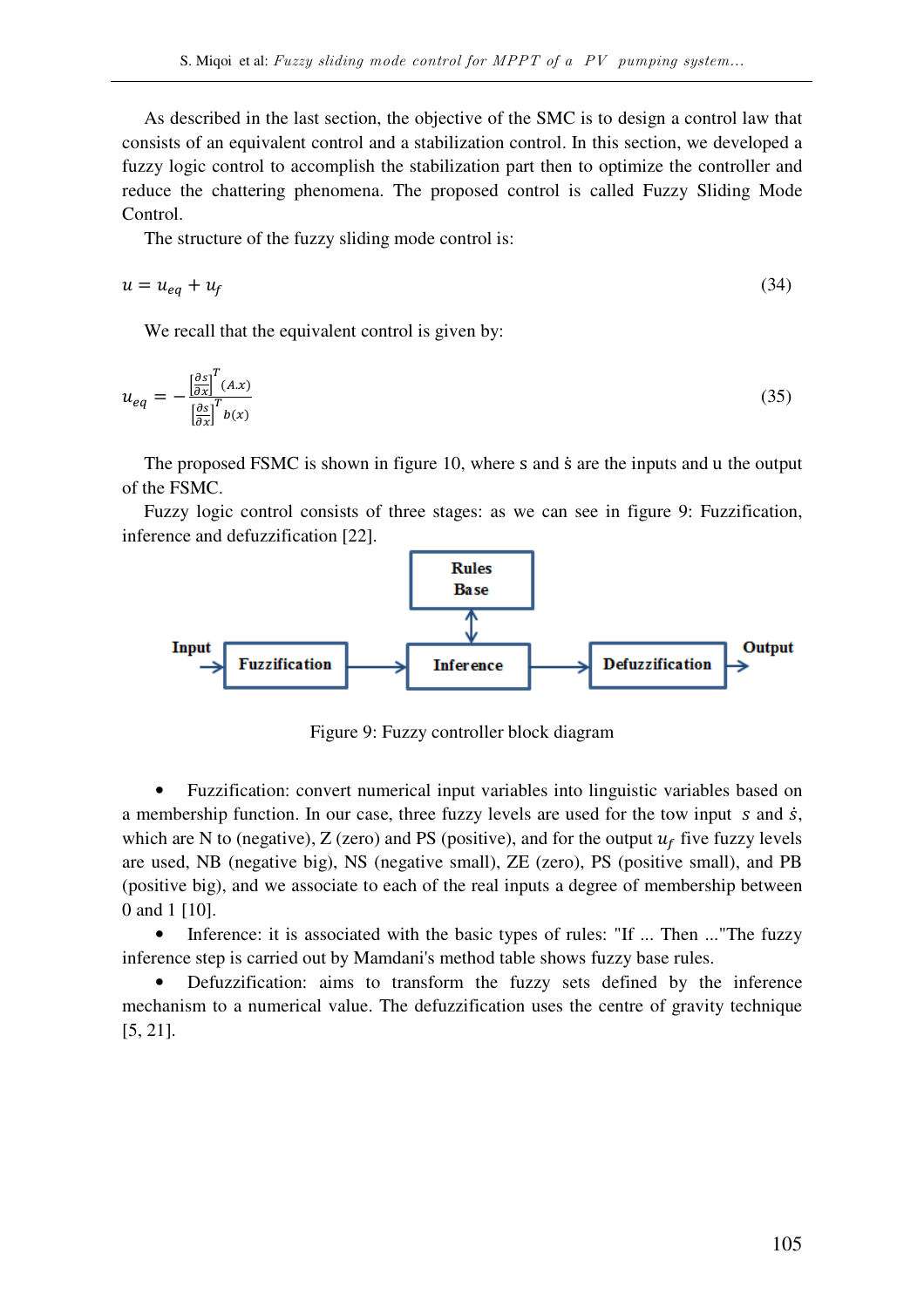

Figure 10: Insertion of fuzzy logic into the sliding mode control in Matlab

The membership functions for these fuzzy sets corresponding to  $s$ ,  $\dot{s}$  and  $u_f$  are defined in figure 11:



Figure 11: Membership functions (a) sliding surface (b) sliding surface derivative (c) the fuzzy control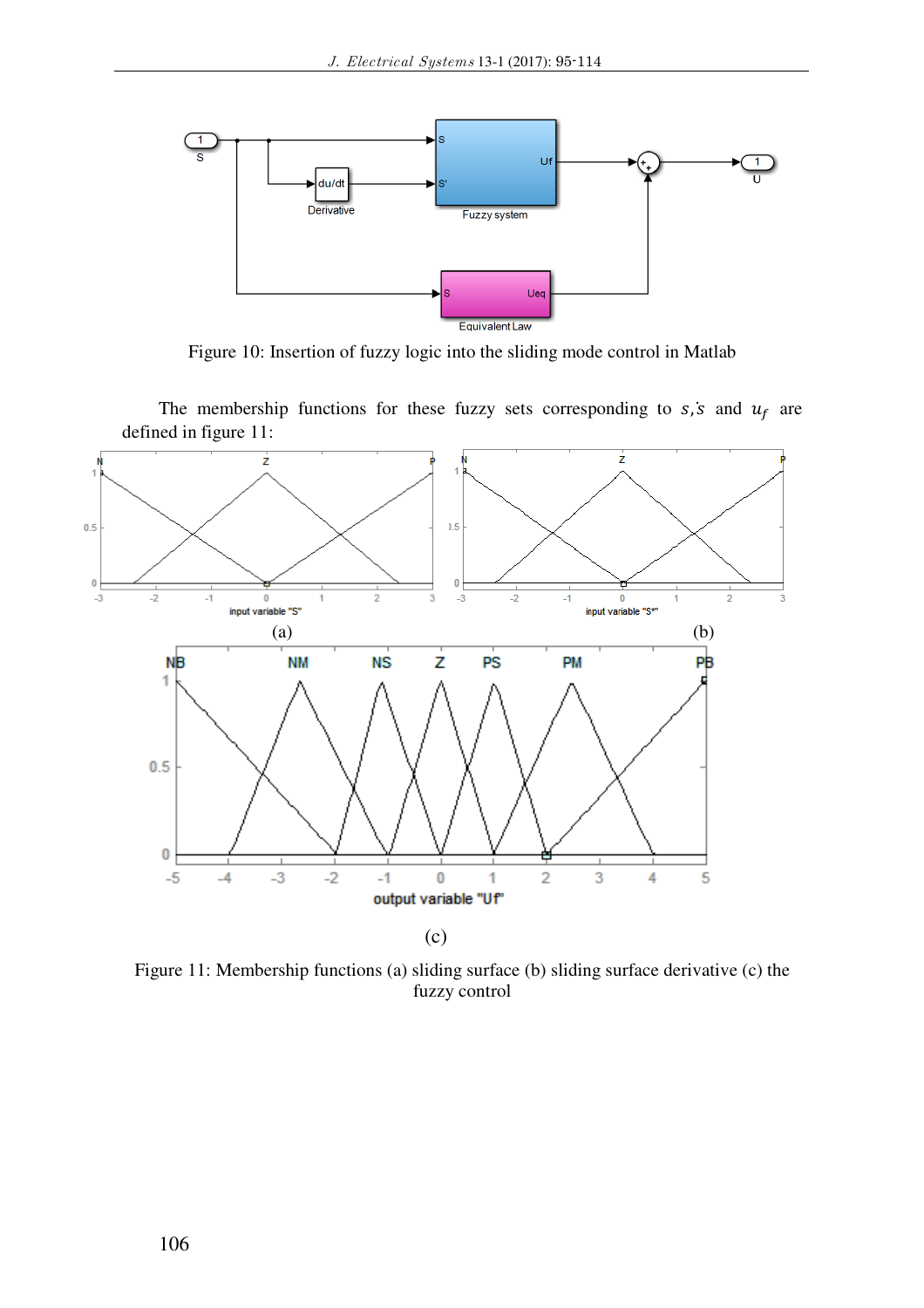| $u_{f}$    |           |           |           |  |
|------------|-----------|-----------|-----------|--|
| J          |           | 7         |           |  |
| <b>T.T</b> | PB        | PM        | PS        |  |
|            | PS        | ZE        | <b>NS</b> |  |
| D          | <b>NS</b> | <b>NM</b> | NB        |  |

Table 1: Rules base

# **4. Results**

The water pumping PV system based on boost converter with the three controllers SMC, FSMC and P&O has been implemented and simulated in MATLAB/Simulink. The panel solar used in this research is TE500CR [9].

Table 2: Parameters of the system components

| $R_{L}$                   | $0.5 \Omega$                     | C <sub>1</sub>   | 6.2 $10^{-3}$ F                            |
|---------------------------|----------------------------------|------------------|--------------------------------------------|
| $\mathbf{R}_{\mathbf{a}}$ | $1.254 \Omega$                   | L                | 6.8 $10^{-3}$ H                            |
| J                         | $0.004$ kg.m <sup>2</sup>        | $\mathbf{k}_2$   | 0.0114 kg.m <sup>2</sup> /sec <sup>2</sup> |
| C <sub>2</sub>            | 2.88 $10^{-3}$ F                 | $\mathbf{L}_{a}$ | $28\ 10^{-3}$ H                            |
| $\mathbf{k}_1$            | $0.1$ kg.m <sup>2</sup> .rad/sec | K                | 0.333 V.sec/rad                            |

We compare the results of the panel power, the speed and the float rate of each controller used in this system.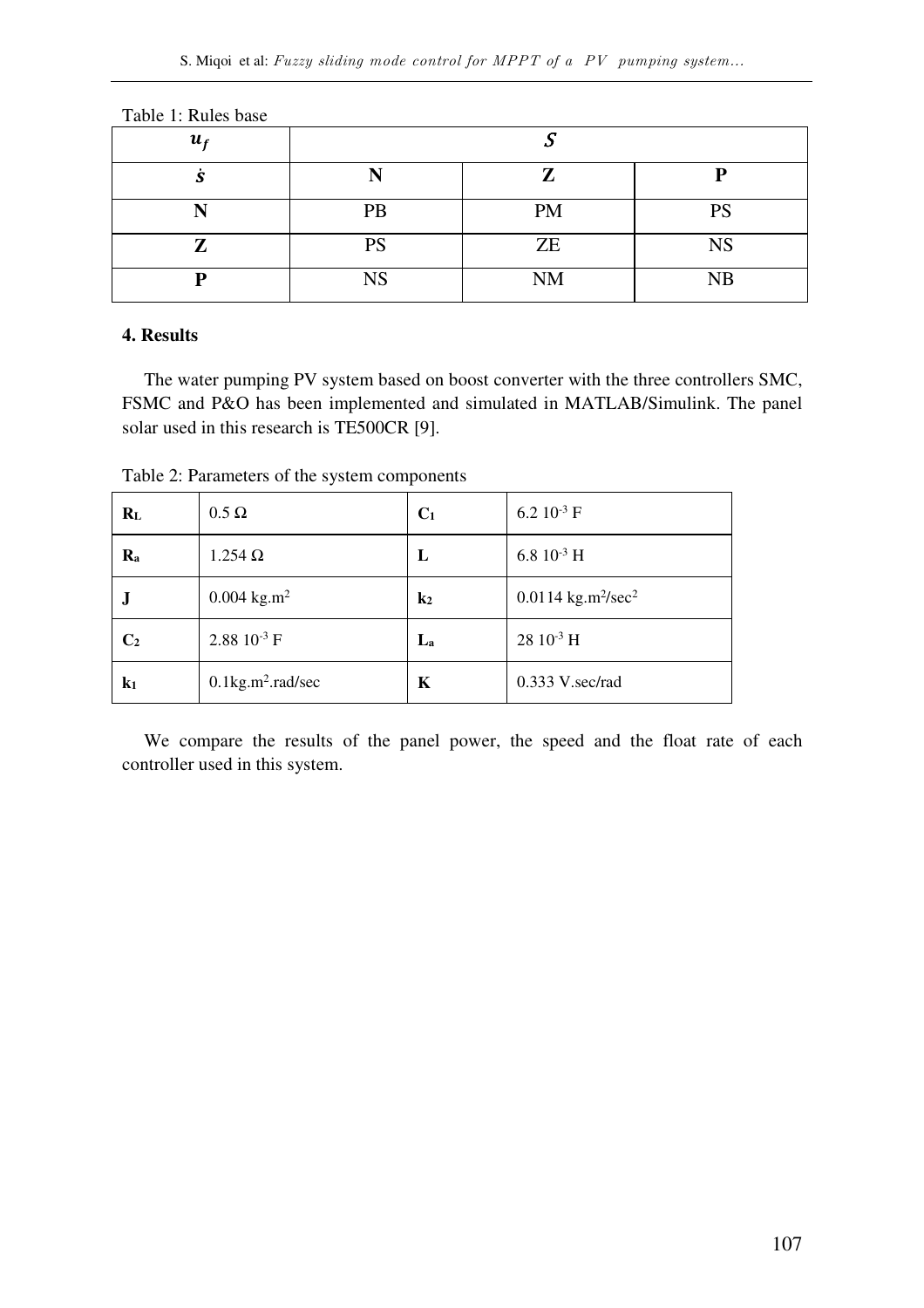

Figure 12: Comparison of SMC, FSMC and P&O power performance for different solar temperature input

Figure 12 shows the power performance of the proposed FSMC compared to SMC and P&O for constant irradiation of 1000W/m<sup>2</sup> and variable temperature from 18°C to 25°C to 50°C. It can be seen from figure 12 that FSMC has better performance with less oscillation compared to P&O.



Figure 13: Comparison of SMC, FSMC and P&O power performance for different solar irradiation input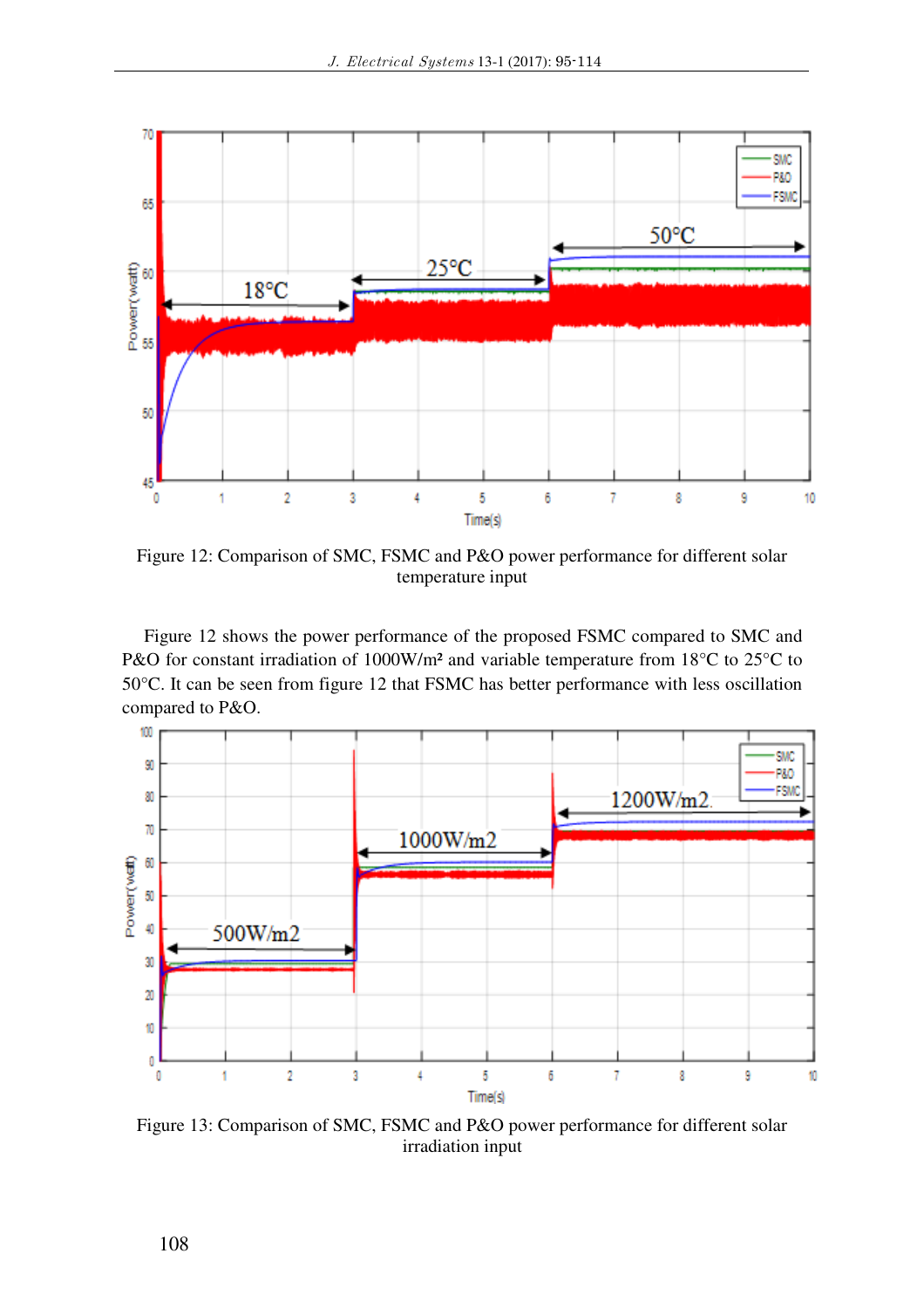Figure 13 compares the power performance of the three controllers under constant temperature of 25°C and variable solar irradiation from 500W/m2 to 1000W/m2 to 1200W/m2. The fuzzy sliding mode controller demonstrates again more accurate performance.

In order to evaluate the performance of the proposed method, we calculate the efficiency of each MPPT method. Equation defines the MPPT efficiency:

$$
\eta_{MPPT} = \frac{\int P_{actual}}{\int P_{max}}
$$

Where  $P_{actual}$  is the produced power with the specific MPPT controller and  $P_{max}$  is the ideal or theoretical maximum power the PV array can produce under given temperature and irradiation.

Figure 14 demonstrates the effectiveness of the system for the three controllers, the temperature is maintained at 25°C and the solar irradiation changes from 600W/m² to 1000W/m² with step of 50W/m². The controller FSMC shows higher efficiency compared to the two other controllers P&O and SMC.



Figure 14: Efficiency of the controller for different solar irradiations

This section presents the simulation results to check the effectiveness of the proposed control via MATLAB in variable atmospheric conditions (temperature and irradiation for a whole day) [8].

Figure 15 and 16 present the climatic conditions on one day (temperature and solar irradiance).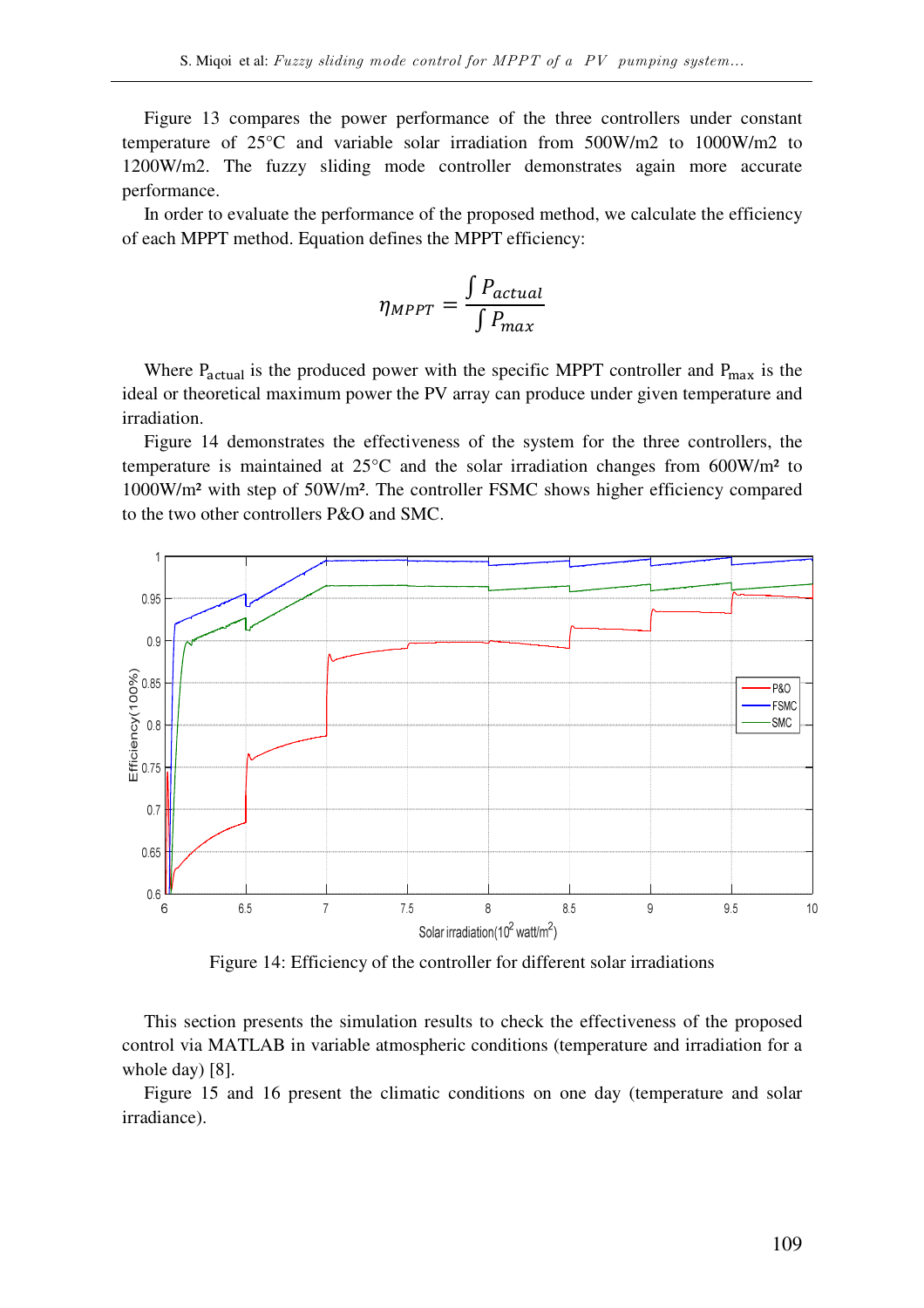

Figure 17, 18, 19 and 20 show respectively the development of the power the motor speed, the flow rate and the motor armature voltage.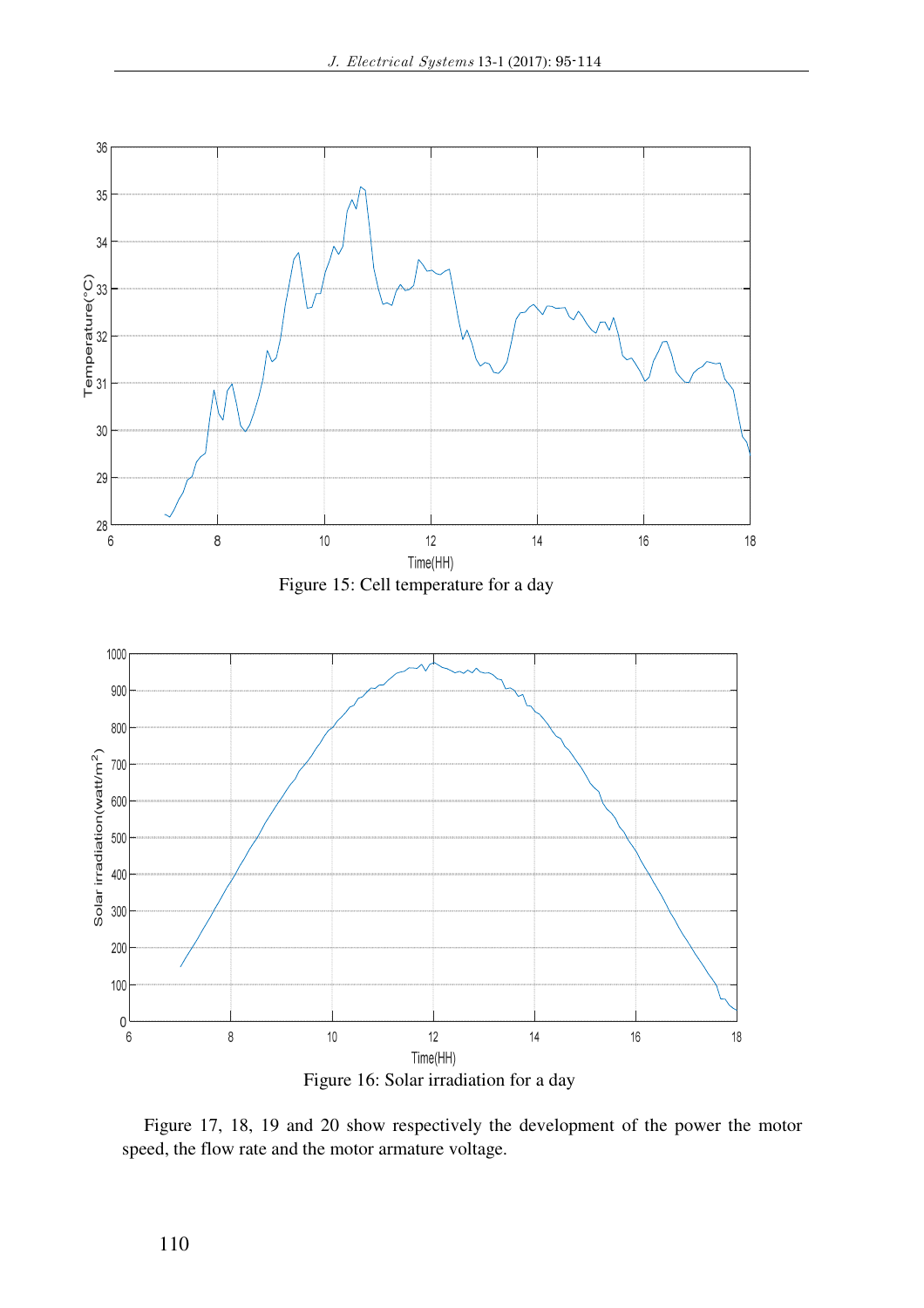

Figure 17: Comparison of the power generated by the three controllers



Figure 18: DC motor speed comparison for the three controller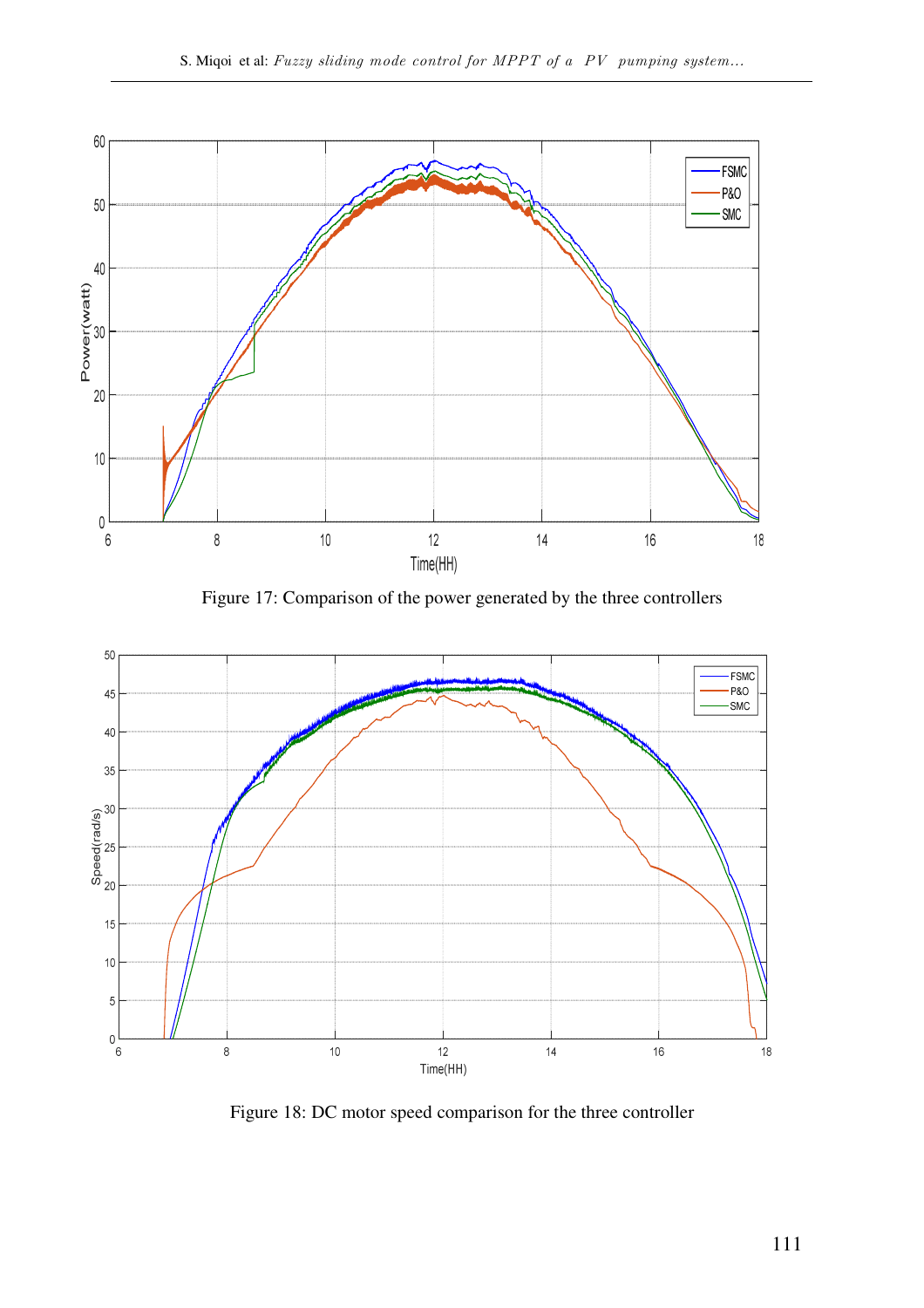Figures 17,18,19 and20 demonstrate that the proposed FSMC controller shows better results than the P&O and the SMC.

The increase of the DC motor speed leads to the increase of the flow rate of the water pump.



Figure 19: comparison of Flow rate of the water pump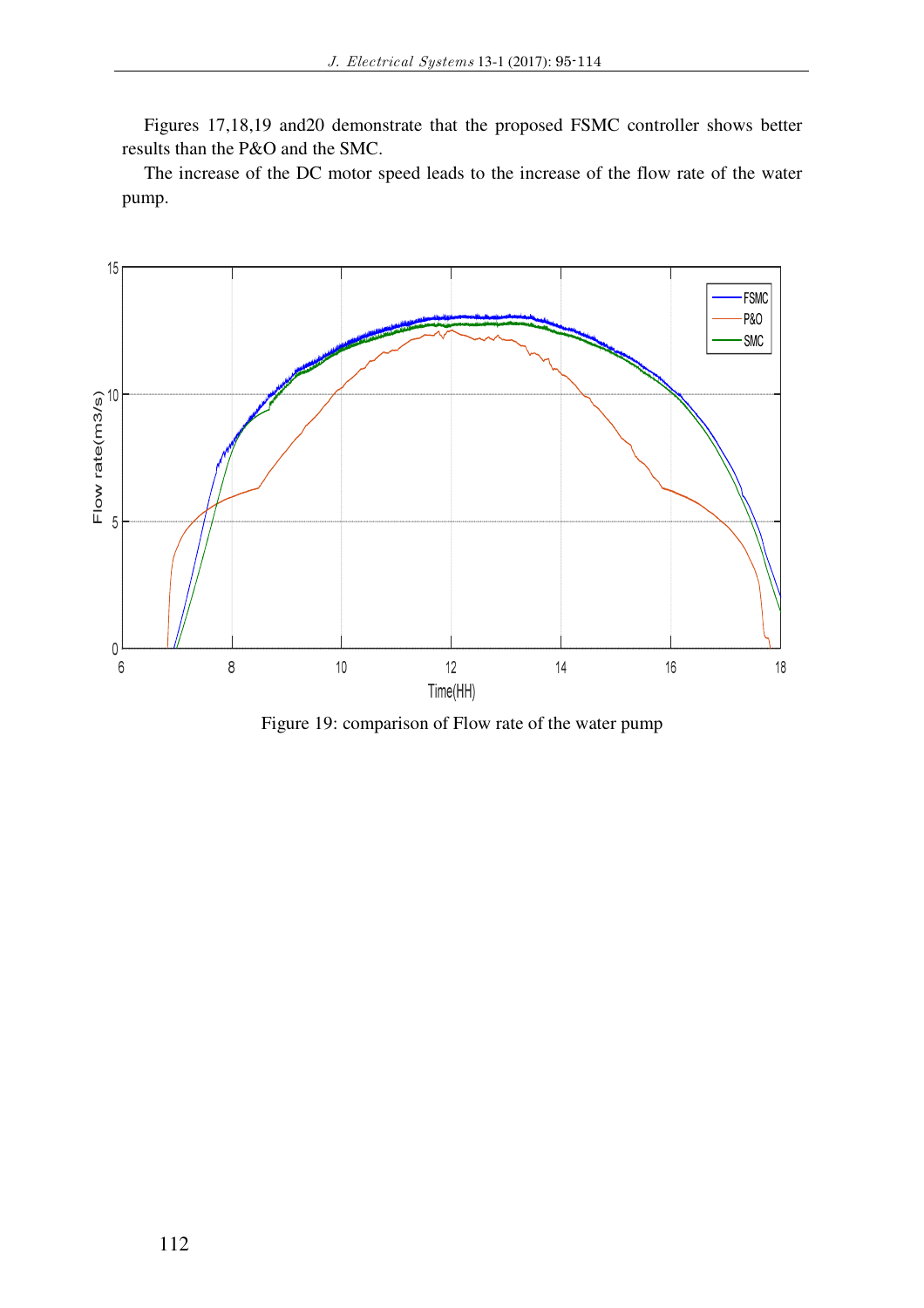

Figure 20: Motor armature voltage

We notice in figure 18 and 19 that at sunrise, there is a small delay in both methods SMC and FSMC, compared to the P&O, due to the large calculation. However, during the daytime when large quantities of water are needed the SMC and FSMC performances are much better than the P&O.

In addition, comparing the SMC to the FSMC, the curve of the later is higher than the SMC in all the figures of simulation, which proves that adding the fuzzy logic to the sliding mode limit the chattering phenomena around the sliding surface, and therefore improves the performance of the controller.

## **5. Conclusion**

This paper represents a comparison between three control method: P&O, sliding mode control and fuzzy sliding mode control, which have been designed and simulated for the proposed system PV water pumping system using a DC/DC boost converter, and the test has been done for different temperature and irradiation, all the simulations were done under Matlab/Simulink.

Lot of methods to incorporate sliding mode control with fuzzy logic control exist. As known, sliding mode control consist of two parts equivalent control and stability control. in this paper, we have chosen to replace the stability part with a fuzzy logic controller.

Hence, from simulations results, it is clear that the proposed fuzzy sliding mode control gives better performance at tracking the maximum power point, with minimum oscillations regardless of the variation of meteorological parameters, therefore a higher speed for the DC motor and flow rate for the pump, and the calculation of the efficiency factor for each